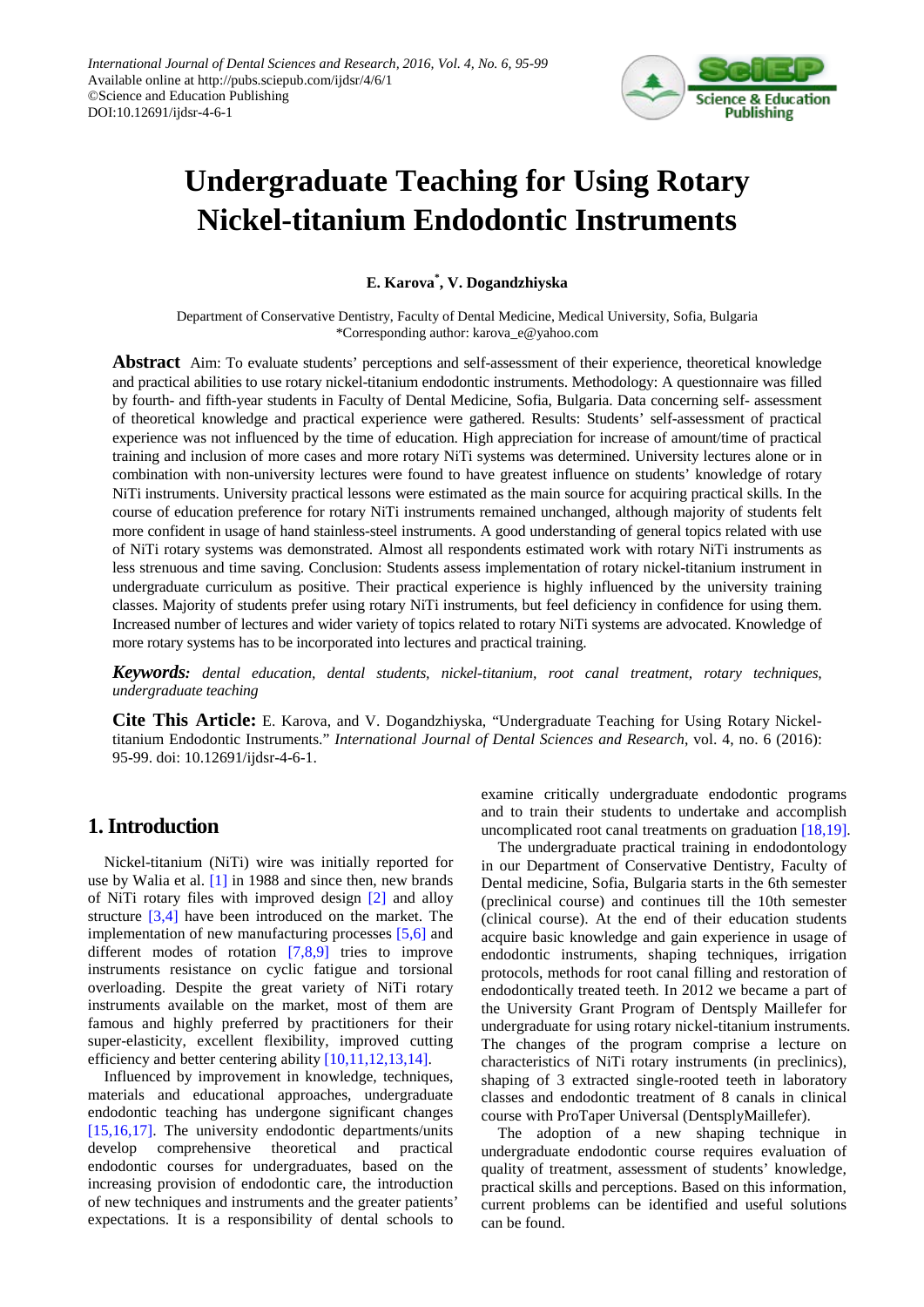The purpose of this study was to evaluate students' perceptions and self-assessment of their experience, theoretical knowledge and practical abilities for employing rotary nickel-titaniumendodontic instruments.

# **2. Materials and Methods**

## **2.1. Participants**

Fourth- and fifth-year students in Faculty of Dental Medicine, Medical University, Sofia, Bulgaria were included in this survey in the year 2016. All students in the clinical courses (138 fourth-year and 155 fifth-year students) received a questionnaire and were asked to complete it.

Participation was voluntary and anonymous, with subjects giving verbal consent to participate in the study. No personal data were collected. The actual study was conducted in full accordance with the World Medical Association Declaration of Helsinki and was approved by the Department of Conservative Dentistry in Faculty of Dental Medicine, Medical University, Sofia, Bulgaria.

The time for filling in the questionnaire was not limited. Accompanying information sheet explained the reasons for implementing this survey and the intentions of Department of Conservative Dentistry to improve undergraduate teaching in use of rotary nickel-titanium endodontic instruments.

## **2.2. Questionnaire**

A questionnaire, created for the purpose of this crosssectional study, was used for the collection of the data. It consisted of seventeen multiple-choice questions – 9 with three possible answers and 8 with statement of only positive or negative attitude. Selection of more than one answer was not allowed.

The questions were divided in two groups. The first group evaluated students' perceptions and experience in preclinical and clinical training for using rotary NiTi instruments. The role and sufficiency of university lectures and practical training lessons were estimated, comparing them with non-university theoretical and practical training resources. Self-assessment of quality and level of students' experience was made in three grades: satisfactory, very good and excellent. The second group questions assessed students' knowledge on general topics to use of rotary NiTi engine- driven techniques.

## **2.3. Statistical Analysis**

All gathered data were analyzed using SPSS 15.0 package. The Paired-Samples T-Test was used to test the hypothesis of no difference between two dependent variables. Cross- tabulation provided information about the relationship between two variables. The level of significance was set at P=0.05.

# **3. Results**

Two hundred and ninety-three students received a questionnaire and 237 of them (80.89%) responded and returned it.

# **3.1. Perceptions and Self-assessment of Experience in Preclinical and Clinical Training**

## **3.1.1. Self-assessment of Practical Experience According to Educational Course**

Participants were asked to estimate the level of their practical training for using NiTi rotary systems in preclinics and clinics. They had to choose between three possible grades: satisfactory, very good and excellent. As shown in [Figure 1,](#page-1-0) in preclinical course above half of the students (57.4%) assessed their practical experience as "satisfactory" and only 8.9% found it "excellent". The proportion of students finding their practical abilities as "very good" (48.1%) increased in clinical course and at the same time, the rate of participants with "satisfactory" experience (40.9%) decreased. Comparison of the results from the two tested periods showed that students' selfassessment of practical experience was not influenced by the time of education (educational course) (P>0.05).

<span id="page-1-0"></span>

**Figure 1**. Self-assessment of practical experience in preclinical and clinical course

#### **3.1.2. Sufficiency of Theoretical and Practical Training**

Students estimated sufficiency of theoretical and practical training in preclinical course by answering two questions with only positive or negative statement. The first question considered necessity of increase of amount/time of practical training and 91.6% of participants responded positively. The answers of the second question demonstrated extremely high proportion of students (97.5%) appreciating inclusion of more rotary NiTi systems in curriculum. [\(Figure 2\)](#page-1-1)

<span id="page-1-1"></span>

**Figure 2**. Necessity of more theoretical and practical training in preclinical course

Sufficiency of number of clinical endodontic cases shaped with rotary NiTi systems was evaluated by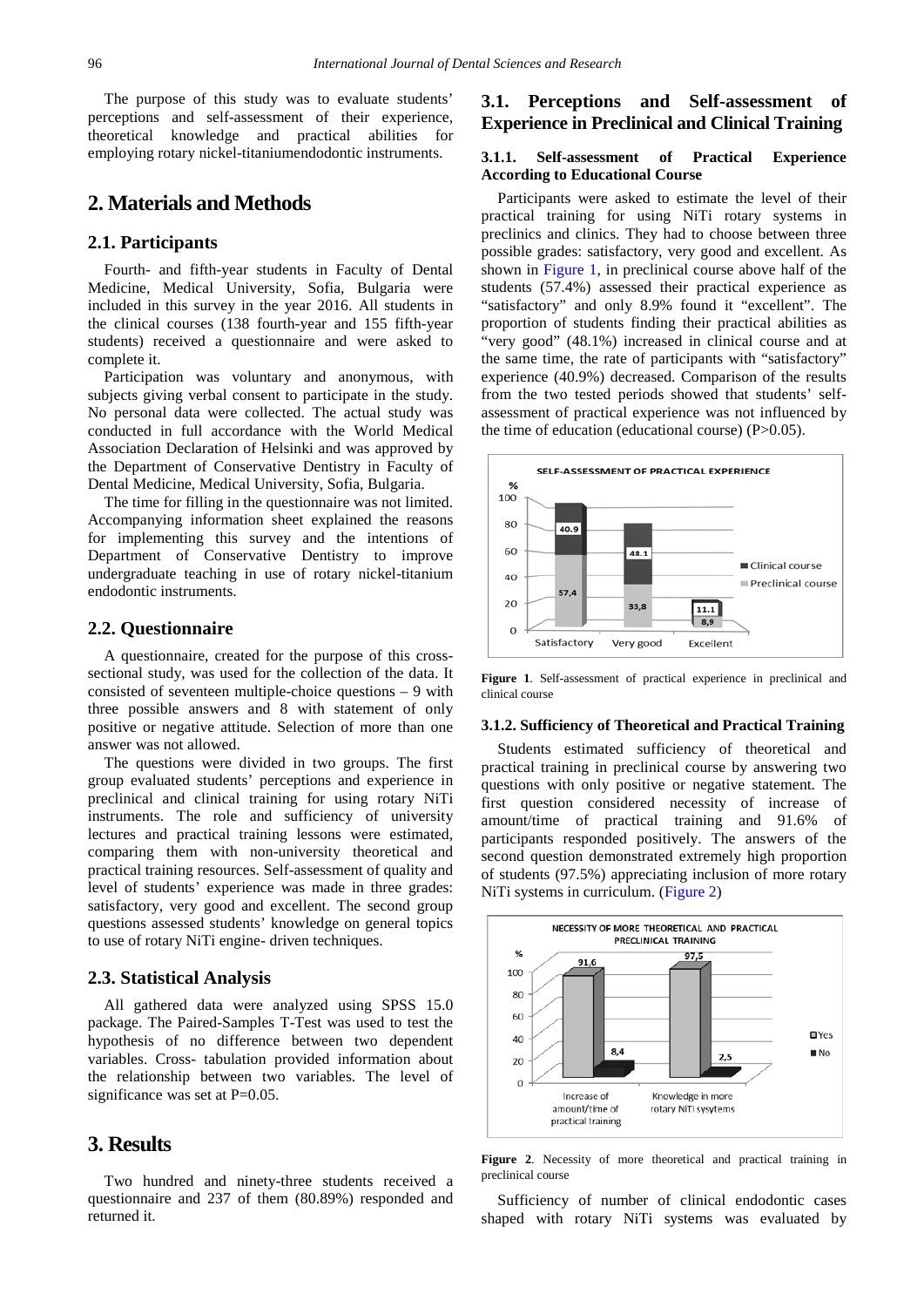defining it as: unsatisfactory, satisfactory and sufficient. Half of the students (50.4%) found it unsatisfactory, 38.1% - satisfactory and 11.4% - sufficient. Prevalence of answers for insufficient number of clinical cases (satisfactory and unsatisfactory) was established.

## **3.1.3. Students' Knowledge of Rotary NiTi Systems in Relation to Resources for Theoretical and Practical Training**

Two of the questions in the questionnaire explored the influence of different resources for theoretical and practical training on students' knowledge and practical skills [\(Figure 3\)](#page-2-0). Importance of resources for acquiring theoretical knowledge in rotary NiTi systems was estimated by choosing one of three possibilities: only from university lectures; only from non-university lectures and from both university and non-university lectures. A very small percentage of the respondents (7.2%) acquired their theoretical knowledge only from non-university lectures. The importance of university teaching program alone or in combination with non-university courses was estimated almost equally – 43% and 49.8% respectively.

<span id="page-2-0"></span>

**Figure 3**. Resources for theoretical and practical training in use of NiTi rotary systems

The influence of resources for acquiring practical experience was estimated by choosing one of three possible answers: only in university practical lessons, only in non-university practical courses and in both university and non-university practical training. The prevalent answer was "only in university practical lessons" (74.7%). Like the answers of the previous question, importance of non-university practical courses was assessed as the lowest (6.8%).

The relationship between students' self-assessment of their practical experience and resources for practical training was examined using cross-tabulation. Students who found the university practical training with greatest importance assessed their practical experience at the end of the preclinical course as follows: satisfactory – 54.8%, very good  $-37.9\%$  and excellent  $-7.3\%$ . The distribution in the group finding non-university courses most influential was as follows: satisfactory - 87.5%, very good  $-12.5\%$ , excellent  $-0\%$  and in the third group (both, university and non-university courses) - satisfactory – 56.8%, very good  $-25%$ , excellent  $-18.2%$ . (P=0.012).

## **3.1.4. Preference for Shaping Instruments in Relation to Experience**

Answers of two questions demonstrated students' preference for shaping instruments, considering different experience levels (at the end of preclinical and clinical

courses). Respondents were expected to choose one of 3 possible answers: hand stainless-steel instruments, hand NiTi instruments and rotary NiTi instruments. The results shown in [Figure 4](#page-2-1) revealed high preference for shaping root canal space with rotary NiTi instruments in both groups – at the end of preclinical course - 78.8%, and at the end of clinical training - 72.2%. Hand stainless-steel files were pointed as the least preferable instruments – 6.8% (preclinical course) and 7.6% (clinical training). The analysis of the results showed that in the course of education preference for rotary NiTi instruments remained unchanged  $(P>0.05)$ .

<span id="page-2-1"></span>

**Figure 4**. Preference for shaping instruments at the end of preclinical and clinical training

### **3.1.5. Self-confidence during Shaping Root Canal Space with Different Instruments**

Self-confidence during shaping endodontic space with different kinds of instruments was estimated by choosing one of two possible answers: hand stainless-steel instruments and rotary NiTi instruments. Usage of hand NiTi files was not assessed as these instruments were not available in the practical training course. Students felt more confident using hand stainless-steel files (61.7%) and only 38.3% of them consider they can rely on their skills using rotary NiTi files.

A relationship between preference for shaping instruments and students' self-confidence during shaping root canal space with different files was searched. Students preferring hand stainless-steel files felt more confident in use of the same instruments in their practical classes (81.2%). Only 18.8% evaluated their confidence as sufficient when rotary NiTi files were used (P<0.001).

Students preferring rotary NiTi instruments felt more confident in use of hand stainless-steel instruments (56.0%) and 44% - in use of rotary NiTi files.

# **3.2. Students' Knowledge of General Topics Related to Use of Rotary NiTi Systems**

Six questions, with possibility of giving positive or negative answer only, estimated students' knowledge of general topics related with use of NiTi rotary systems.

Proportions of positive and negative answers are summarized in [Table 1.](#page-3-0)

The answers of the first question, considering knowledge of reciprocating systems, revealed that 45.1% of respondents were not acquainted with reciprocal rotation/systems.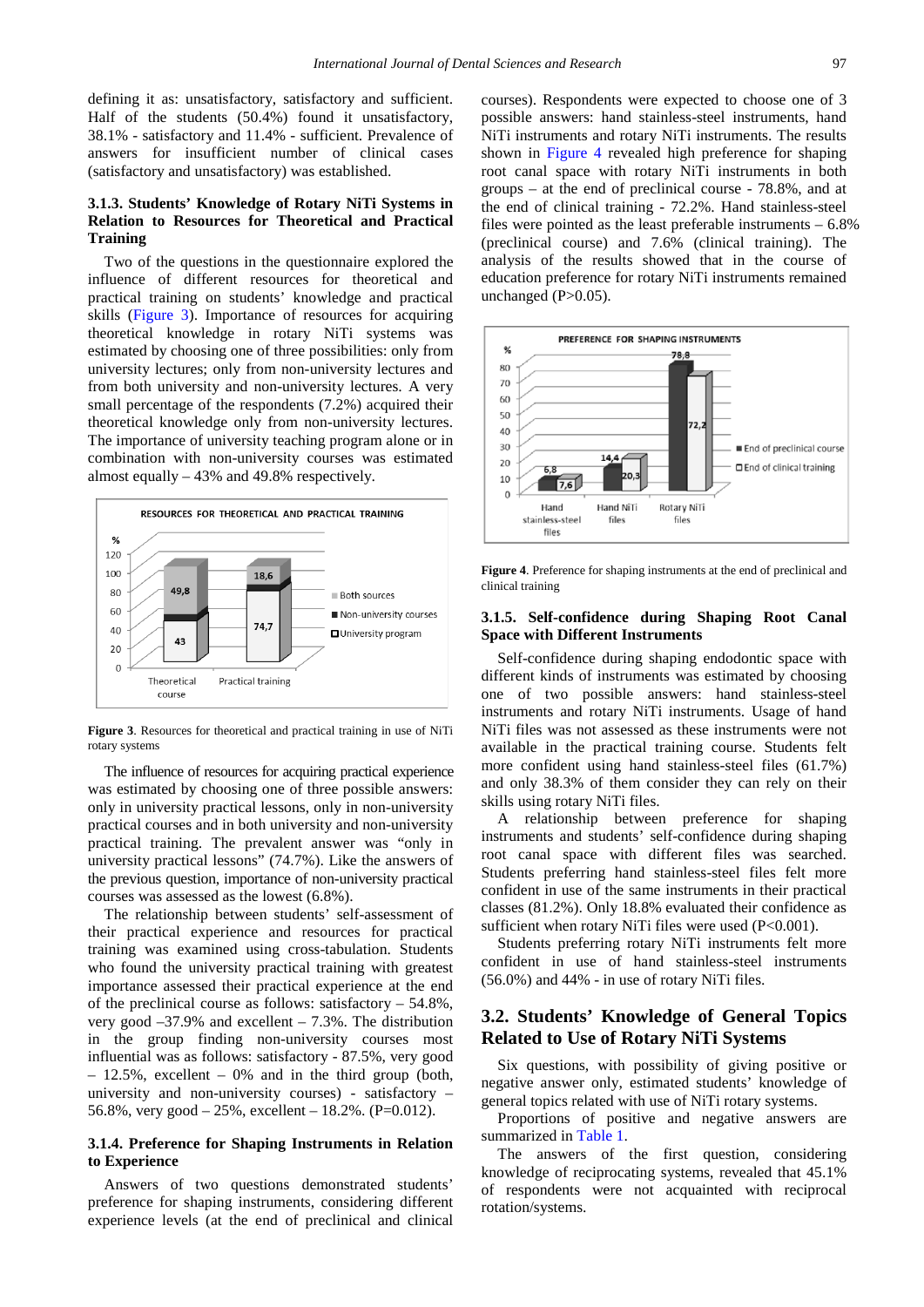**Table 1. Students' knowledge about rotary NiTi systems and its use** 

<span id="page-3-0"></span>

| <b>OUESTION</b>                                                                                                                                                                                    | <b>ANSWER</b> |                         |
|----------------------------------------------------------------------------------------------------------------------------------------------------------------------------------------------------|---------------|-------------------------|
|                                                                                                                                                                                                    | YES<br>(% )   | NO <sub>1</sub><br>(% ) |
| 1. Are you acquainted with reciprocating NiTi rotary<br>systems?                                                                                                                                   | 54.9          | 45.1                    |
| 2. Does preliminary creation of a glide path increase<br>fracture resistance of NiTi instruments?                                                                                                  | 90.6          | 9.4                     |
| 3. Do you agree that NiTi rotary instruments demonstrate<br>better centering ability and less canal transportation<br>during shaping curved root canals than hand stainless-<br>steel instruments? | 47.7          | 52.3                    |
| 4. Do you find fracture resistance of NiTi rotary files<br>dependent only on their extreme flexibility and super-<br>elasticity?                                                                   | 48.1          | 51.9                    |
| 5. Do you find root canal taper important for efficacy of<br>irrigation?                                                                                                                           | 88.2          | 11.8                    |
| 6. Do you find rotary instrumentation less strenuous and<br>time saving?                                                                                                                           | 93.2          | 6.8                     |

Students demonstrated very good knowledge of positive influence of preliminary creation of a glide path on fracture resistance of rotary NiTi files. Answer "yes" was given by 90.6% of them. A supplementary question specifying knowledge of instruments and ways of achieving a glide path was included. Three answers were suggested: yes, I'm acquainted with them only theoretically; yes, I'm acquainted with them theoretically and practically; no, I'm not acquainted with them. Almost half of respondents (54.4%) had only theoretical knowledge, for 17.3% of them practical experience was added and 28.3% were unaware of the problem.

Better centering ability and less canal transportation of NiTi rotary files was stated by 47.7% of students and 52.3% gave their preferences to hand stainless-steel instruments.

Fracture resistance of NiTi rotary files was found dependent only on their extreme flexibility and superelasticity by 48.1% of participants. Influence of other factors on fracture resistance was expected by 51.9% of students.

Very good understanding of the influence of root canal taper on efficacy of irrigation was demonstrated by 88.2%. Only 11.8% found it unimportant.

Almost all respondents (93.2%) estimated work with rotary NiTi instruments as less strenuous and time saving.

## **4. Discussion**

Till 2012, shaping of root canals in our practical lessons was performed only with hand stainless-steel instruments. A tendency for predominance of stainless-steel hand files compared to rotary nickel-titanium instruments was manifested in some dental faculties in Western Europe and North America, according to an international endodontic survey in 1999 [\[15\].](#page-4-6) Nowadays, canal preparation with rotary nickel-titanium instruments is widely taught and used in French school[s \[20\]](#page-4-8) and in 63% of German universities [21].

Students' self-assessment of their practical experience at the end of preclinical and clinical course of education was estimated with the first group of questions. The percentage of students evaluating their experience as satisfactory at the end of the two courses was high. With the increase of their practical training, the number of students assessing their skills as very good increased and it reached 48.1%. At the same time, a very small part of students found their training excellent in both examined periods. Unexpectedly, it became obvious that increased practical experience did not influence significantly students' perceptions of their skills. Maybe hours for practical training are not the only factor that should be taken into consideration. Sufficiency of theoretical knowledge and number of treated cases are of great importance, as well.

The answers of the questions referring to amount/time of practical training and implementation of more rotary systems in students' curriculum were considered of great importance for improvement of undergraduate teaching in endodontology. Till now, students got acquainted with only one system for rotary instrumentation (ProTaper Universal, Dentsply, Maillefer) but the investigation results revealed a strong demand (97.5%) for inclusion of more rotary systems in the training course. The time devoted specifically for teaching rotary NiTi systems is fixed in the preclinical course (8 hours). The situation is different in the clinical lessons where students have to finish a certain number of cases and rotary instrumentation with NiTi files is only a part of it. Based on the questionnaire results, a predominant number of respondents evaluated amount/time for practical training in both (preclinical and clinical) courses as insufficient and increase was expected. Similar to our findings was the demand for more teeth for practical training in dental schools in New Zealand [\[22\].](#page-4-10) The minimum number of completed root canal treatments necessary for gaining sufficient competency was found highly variable in different dental schools [\[19\].](#page-4-11) The European Society of Endodontology does not give any requirements for minimum practical endodontic training necessary for inducing certain level of competence [\[18\].](#page-4-7) Therefore, decisions concerning number of treated with rotary NiTi files endodontic cases should be taken very carefully, based not only on students' demands, but in accordance with the requirements for quality and consistency of students' performance and the experience of other universities.

Nowadays, knowledge of different endodontic topics, including rotary NiTi systems, can be acquired not only in university training courses but in non-university lectures and practical courses, as well. The combination of both resources is not an exception and lately it is preferred by many students. A confirmation of this statement can be found in the results of our survey. Almost half of the respondents (49.8%) gained their theoretical knowledge of rotary NiTi instruments from both, university and nonuniversity lectures. The importance of non-university lectures and practical courses alone was the weakest (7.2% and 6.8%, respectively). Surprisingly, it was found that almost 75% of students evaluated university practical training with highest influence on their practical skills. Whatever the source for practical training was, the prevailing number of students assessed their practical experience at the end of the preclinical course as "satisfactory", followed by "very good" and "excellent" grades. It should be kept in mind that collected data in this survey are based on respondents' self-assessment of their skills and not on their real competence. At the same time, it is considered that students' perceptions of the educational process and self-assessment of their clinical skills are a key component in monitoring the quality of academic programs [\[23\]](#page-4-12) and are basis for future perfection [\[24\].](#page-4-13)

Like some of the French dental schools [\[20\],](#page-4-8) root canal instrumentation in our clinical classes was completed mostly manually with stainless-steel hand files and in